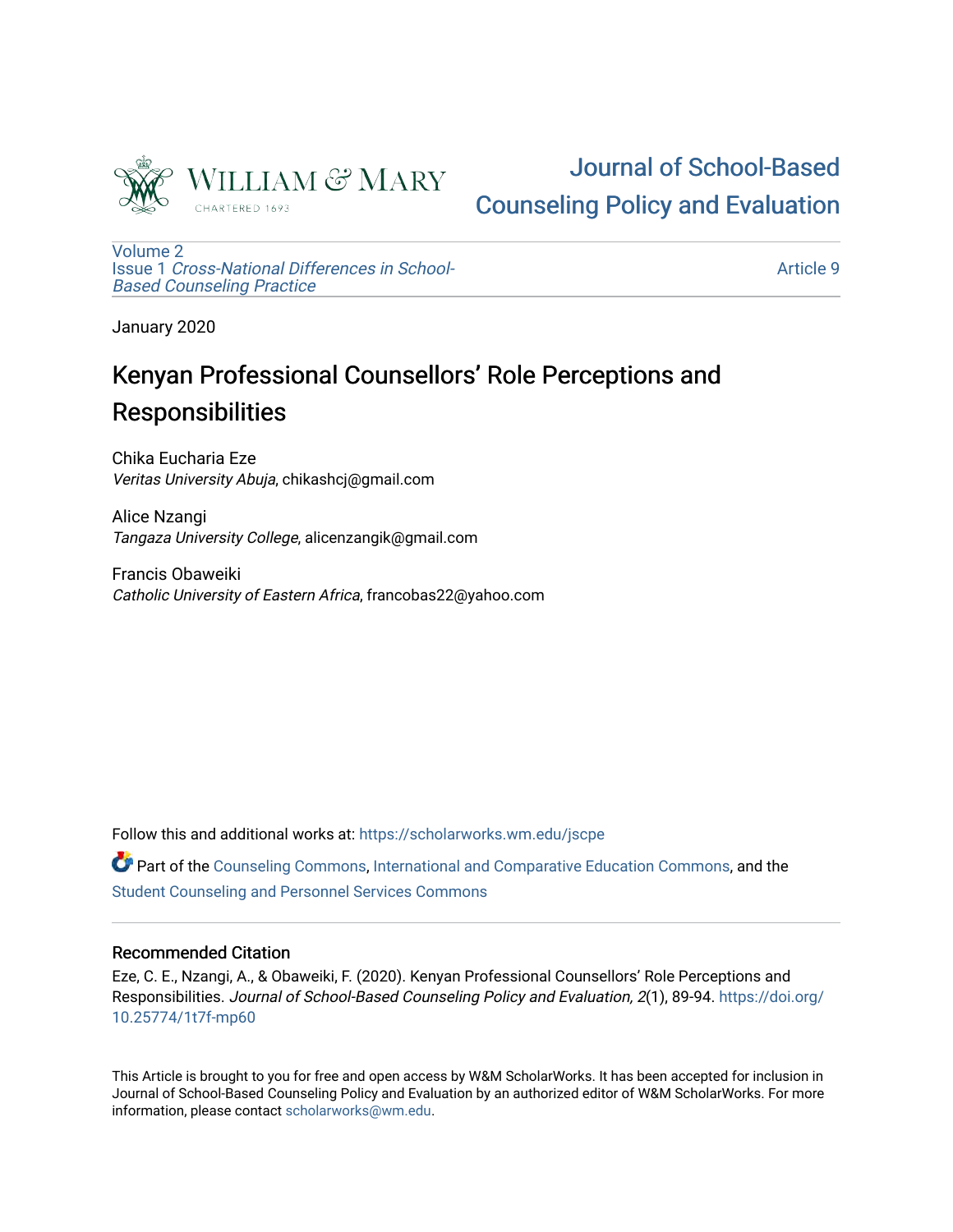### Kenyan Professional Counsellors' Role Perceptions and Responsibilities

Chika Eze

Veritas University

Alice Nzangi Tangaza University College

#### Francis Obaweiki

Catholic University of Eastern Africa

#### **Abstract**

This article presents the results of survey research on Kenyan professional school-based counsellor's perceptions of roles and appropriate activities. Data were collected from 47 Kenyan counsellors using the International Survey of School-Based Counselling Activities. Mean subscale scores and standard deviations were employed to analyse data across five dimensions of the school-based counsellor role practice: Counselling Services; Advocacy and Systemic Improvement; Prevention Programs; Administrator Role; and Educational Career Planning. Results indicated that Kenyan counsellors' highest scale of preference for role/responsibility they perform was Counselling Services (one-to-one counselling service and group counselling aimed at improving children and adolescences' mental health and academic performance). Results also indicated that Kenyan counsellors perceived Administrator Role activities as the least cogent of their responsibilities. It is suggested that these findings will facilitate future comparative research on school-based counsellors' roles and responsibilities and promote the building up of a body of literature that will inform policy development.

*Keywords:* self-awareness, school-based counselling practice, International Survey of School-based Counselling Activities, cross national research, context-bound acuity

Global variations abound in the way counsellors perceive their roles and responsibilities, particularly within the context of school-based counselling wherein the primary focus is on facilitating clients' (students) growth process towards becoming fully functional members of the society (Okech & Kimemia, 2012; Wango, 2006). As such, being a school-based counsellor requires that the counsellor fit into a multifaceted role in order to be effective and relevant (Okech & Kimemia, 2012, 2013; Otieno, 2015; Owion, 2013; Owion & Odera, 2014; Oyieyo, 2012), particularly in the face of the multifaceted needs that school-going children (clients) may present. Much of the variation that exists in the counsellor's role perception emerge from a number of factors including cultural factors, national needs, societal movements, models of school counselling, laws and educational policy and characteristics of the public education system (Harris, 2013; Martin, Lauterbach & Carey, 2015). Consequently, there is a wide range of activities that school-based counsellors might engage with in their day-to-day interaction with students. Therefore, it becomes important that the counsellors' perceptions of *who they are* and appropriate role characteristics in terms of *what they do* including *what they would most likely prefer to do* are explored. In this sense, the counsellors' views on which activities are appropriate for them to enact are vital in understanding the services they render.

 Apart from the vital importance of exploring how school counsellors view themselves, the larger study in which the Kenya data was included (Carey, Fan, He, & Jin, 2020) aimed at identifying similarities and differences among counsellors from 10 countries (China, Costa Rica, India, Kenya, Malta, Nigeria, South Korea, Turkey, USA, Venezuela). These findings facilitate a comparative understanding of how counsellors across nations view themselves, which ought to promote a wider composition of a body of literature that to inform further research and policy formulation. The present study explored five dimensions of Kenyan school-based counsellors' role and responsibilities: Counselling services; Advocacy and Systemic Improvement; Prevention Programs; Administrative Role and Educational Career Planning. The counselling activities explored in this study covered a very wide range including direct services, indirect services, program management, advocacy and participation in system change. The main focus of the study is to determine which services the Kenyan counsellors identify as being most important for their role as counsellors in schools. In this regard, the counsellors' preference(s) to a large extent represent the counsellors' mode of practice with reference to their roles and responsibilities.

 Although, counselling has been an important service provided for Kenyan school-going children since early 1970s (Ministry of Education and Sports, 2010), there has been notable disagreements regarding the counsellors' roles and responsibilities as reflected in varying descriptions of the counsellors' daily activities (Republic of Kenya, 1964;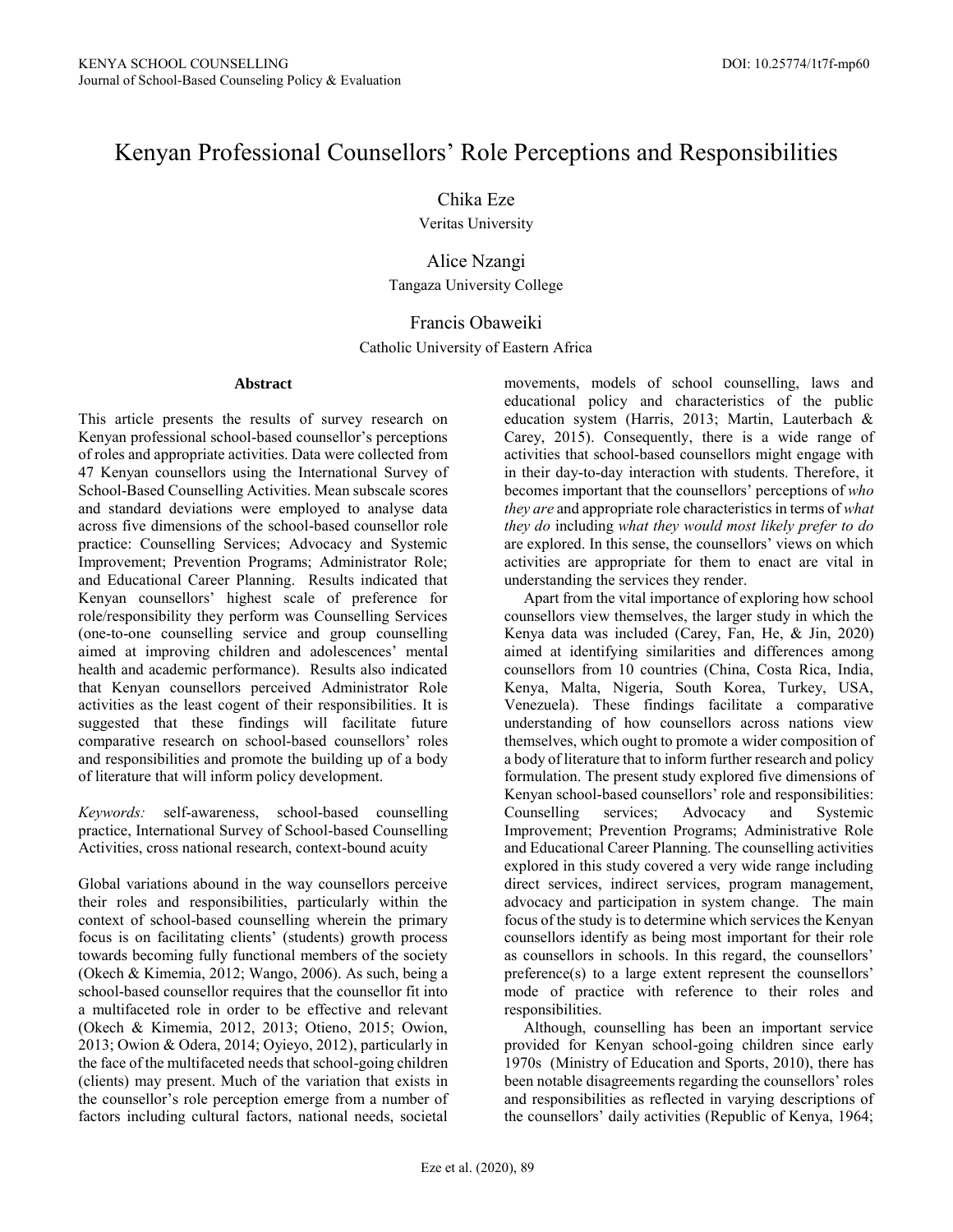Wambu & Fisher, 2015; Wango, 2006). As far back as 1976, the Kenyan National Committee on Education recommended that counselling with the clause *guidance* be taught as a school subject in public schools (like Religious Education, Social Education and Ethics) to enable the school to promote the growth of self-discipline among students (Republic of Kenya, 1976). No doubt, such a move is positive in the sense that it enables counsellors to go beyond delivering remedial counselling services in order to facilitate students' development through preventative activities.

 A number of empirical research studies in Kenya have examined the importance of the different elements of the school counsellors' roles from different perspectives including: the Ministry of Education, school administrators, other school staff, students and counsellors themselves and the general public. For example, Wango (2006) researched the policy and practice of guidance and counselling in secondary schools in Kenya and reported that there is a very wide range of roles and responsibilities expected for the school counsellor. This study, therefore, recommend that government policy be developed to monitor the practice of school counselling and the provision of counselling services in schools.

 Similarly, Oyieyo (2012) in exploring the influence of guidance and counselling on students' discipline in public secondary schools in Kabodon Division, Kenya reported the need for policy guidelines for service delivery in schools. In the same vein, Owion (2013) carried out a study focusing on the nature of guidance and counselling services in selected secondary schools in Eldoret municipality, Kenya and reported that there are diverse viewpoints among stakeholders regarding the understanding of appropriate services that school counsellors ought to provide. Accordingly, Owion (2013) recommended that further studies be conducted with regards to nature of the school counsellors' roles and responsibilities.

 In this regard, the present study is important based on the fact that its findings would add to the accumulation of a robust body of knowledge inspiring policy makers and informing the public about the counsellors' roles and responsibilities in Kenya. This research study forms part of a 10 country International Survey of School-Based Counselling Activities (ISSCA). The findings permit the comparison between practice in Kenya and practice in other developed and developing countries, hopefully facilitating future fruitful comparative research on modes of school counselling practice between Kenya and other national contexts.

#### **Method**

#### **Research Design**

The study adopted an explorative descriptive research design that used survey sampling to collect data. The design was informed by the nature of research requiring sampling

across nations, with the anticipation that the findings would portray different counselling roles and responsibilities across the globe with particular reference to cultural factors, national needs, societal movements, models of school counselling, laws and educational policy (Martin, Lauterbach & Carey, 2015). Hence, a quantitative survey design that provides space for understanding the characteristics of a large sample was deemed most appropriate for this study (Mathiyazhagan & Nandan, 2010).

#### **Data Collection**

As already mentioned, a total of 2,913 practicing schoolbased counsellors in 10 countries contributed data to the overall study (Carey et al., 2020). A total of 47 Kenyan counsellors participated in this study. Convenient purposive sampling was employed, as the research was restricted to practicing school-based counsellors (Creswell, 2011; Silverman, 2005). The sample from Kenya is low compared to larger samples across six nations though slightly higher in comparison to samples from India ( $n = 45$ ), Malta ( $n =$ 37) and Venezuela  $(n = 30)$ . This smallness of number does not mean that Kenya has the smallest number of practicing school-based counsellors rather it was due to proximity within and around Nairobi County where data was collected. At the point of data collection, the researchers could not travel to the other 46 counties to access schoolbased counsellors, due to time constraints and resources. Other means of data collection method such as electronic devices via email proved abortive.

 The researchers personally collected the data. As suggested for studies of this type (Creswell, 2011; Lincoln & Guba, 1985), initial contact with school administrators was made in order to obtain gatekeeper permission before inviting the school counsellors to participate. Informed consent was obtained from each of the participants, as each participant was oriented towards understanding the purpose of the research before accepting to participate. The questionnaire was administrated on a one-to-one basis at the participants' convenient space/time and some participants indicated when/where the researcher could come back to collect the filled in questionnaire. Besides, some of the participants just filled in the questionnaire immediately whilst the researcher waited. The questionnaire return rate was 95% as 47 questionnaires out of 50 administered were returned and formed part of the data used for analysis.

#### **Participants**

The study participants consisted of 41(87%) females and 6 (13%) males (total 47) school-based practicing counsellors in Nairobi, Kenya. Among them, 3 (6%) held a PhD in Counselling Psychology, 16 (34%) had Master's degrees; 16 (34%) had Bachelors' degrees; 10 (21%) held diplomas; and, two (4%) had certificate degrees. Out of these participants, six (13%) were practicing in primary school,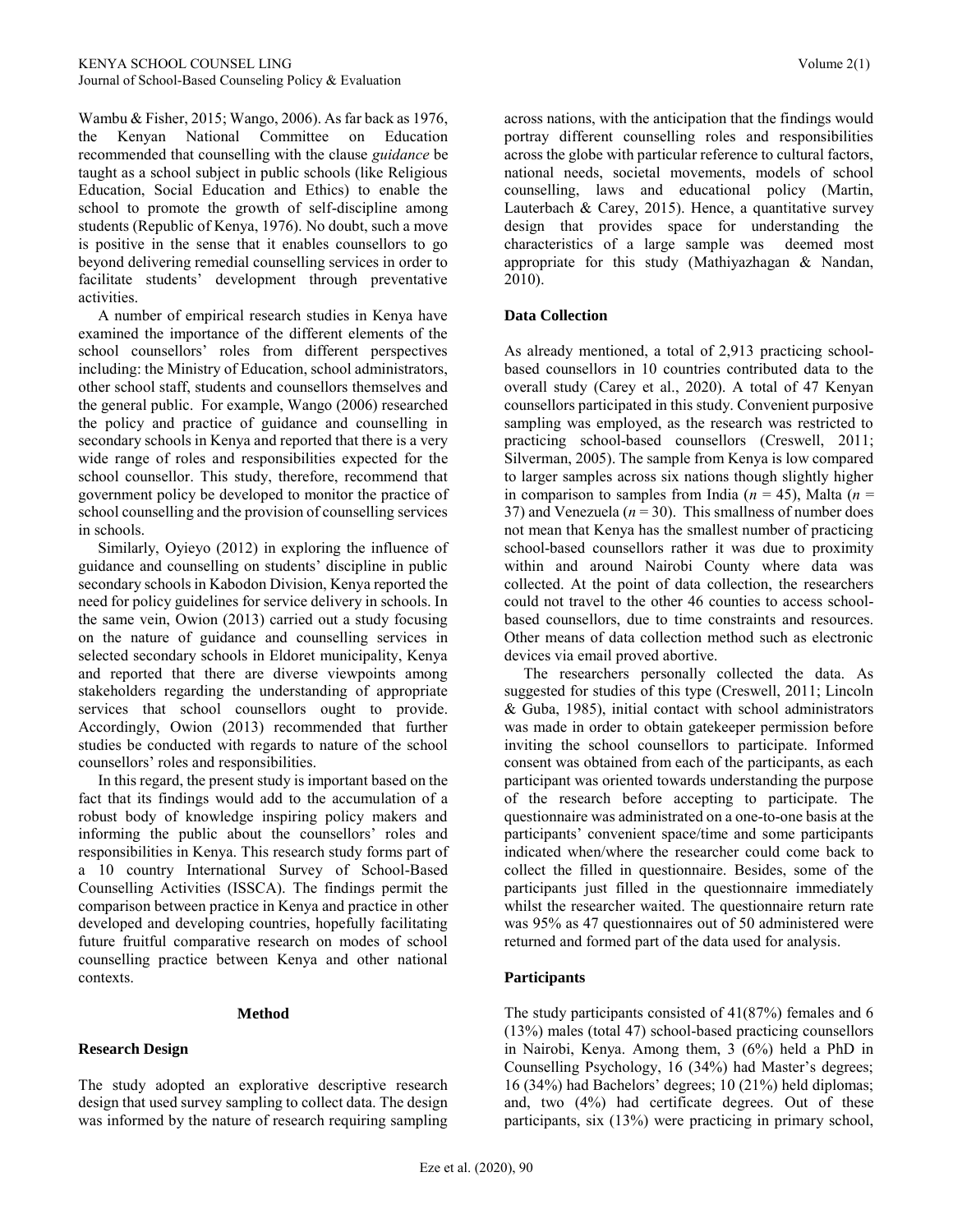33 (70%) rendered services at the secondary school level and eight (17%) offered services at tertiary institutions (university). At the time of data collection, four (9%) participants had served for 1 year, three (6%) had served for 2 years, five (10%) had served for 3 years, seven (15%) had served for 4 years, 18 (38%) had served for 5 years, four (9%) had served for 6, 7, 8 and 9 years respectively, three (6%) had served for 10 years, whilst four (9%) had served for 13, 16, 20 and 21 years respectively.

#### **Measure**

We employed the International Survey of School-Based Counseling Activities (ISSCA; Fan, Carey, Thomas, Griffith, Wells, He, & Niu, 2019). The development, subscales and psychometric properties of the ISSCA are described in the lead article of this special issue (Carey et al 2020). An English language survey was used to collect data in Kenya with slight modifications made after consulting with the developers in order to ensure that its conceptual equivalence was maintained.

#### **Data Analysis**

Consistent with the international school-based research teams' proposal, the data analysis was conducted across five dimensions as follows: Counselling Services; Advocacy and Systemic Improvement; Prevention Programs; Administrator's Role; and Educational Career Planning. In this regard the counsellors' responses were calculated using means and standard deviations with the aid of SPSS (Version 25). These results reflected the counsellors' preferred roles and responsibilities in view of the daily delivery of services to the school client. The Kenyan results were also contrasted with results from the other 9 countries reported by Carey et al. (2020).

#### **Results and Discussion**

We present the findings based on the five dimensions of practice as measured by the ISSCA subscales as follows: Counselling Services; Advocacy and Systemic Improvement; Prevention Programs; Administrator's Role; and Educational Career Planning based on mean scores, standard deviation and simple percentage (see Table 1). The Kenyan counsellors' rating of perceived roles and responsibilities across the five variables anchored on appropriate valued at 3 points and very appropriate at 4. As such the results document that there is a multiplicity of roles and responsibilities that Kenyan counsellors fulfil as they assist school-going children/adolescence to resolve their everyday educational, career and personal-social issues. However, the findings for the fourth variable (Administrative Role) anchored on inappropriate with the numerical value of 2. The table below presents the subscale mean scores, and standard deviations.

#### **Counselling Services**

The participants' role perception in terms of Counselling Services anchored between appropriate and very appropriate reflecting the mean score of 3.6  $(SD = .43)$ , which is in congruence with results across other nations, particularly South Korea's mean of 3.7 (*SD* = .32) and Nigeria 3.5 (*SD* = .34) (from Carey et al., 2020). The implication is that counselling services is one of the major roles that counsellors across the 10 nations perceive as suitable. Items assigned to counselling services were as follows: individual counselling with students; group counselling with students; crisis counselling with students; consultation and coordination with parents; consultation and counselling with teachers; referral processes; and monitoring effectiveness, which were tested across 18 items out of 40 of the ISSCA items. Compared to the findings from other nations, Kenyan counsellors share the commonality of perceiving themselves as primarily devoting their services to providing counselling services to school-going aged children. This finding is consistent with previous research findings carried out in Kenya, indicating that school counsellors' main focus is to enable students to resolve educational, career and personal-social issues through personal counselling in order to be fully functional persons in the society (Okech & Kimemia, 2012; Otieno, 2015; Owion, 2013; Owion & Odera, 2014; Oyieyo, 2012, Wango, 2006).

#### **Advocacy and Systemic Improvement**

The participant's responses for Advocacy and Systemic Improvement reflect a mean score of 3.4 (*SD* = .42). A total of eight items were assigned to test the advocacy and systemic improvement variable. The items reflected activities related to advocacy for students, advocacy for effective school policies and practices and program evaluation and improvement. These results indicate that Kenyan counsellors showed the second highest ratings for advocacy and systemic improvement—second only to the US counsellors'  $(M = 3.5; SD = .42)$  (from Carey et al., 2020). What this means is that Kenyan counsellors in comparison, like US counsellors, placed much emphasis on the importance of activities associated with advocacy and system improvement. Hence, part of their role and responsibility entail going beyond counselling school children on one-to-one basis for educational and personalsocial issues but also addressing clients' general welfare concerns (Wambu & Fisher, 2015) and working to improve the schools in which they work so that they better serve students.

#### **Prevention Programs**

The mean score for Prevention Programs is 3.2 (*SD* = .46). Compared to other nations, this finding reveals a commonality that is shared with India ( $M = 3.4$ ;  $SD = .72$ )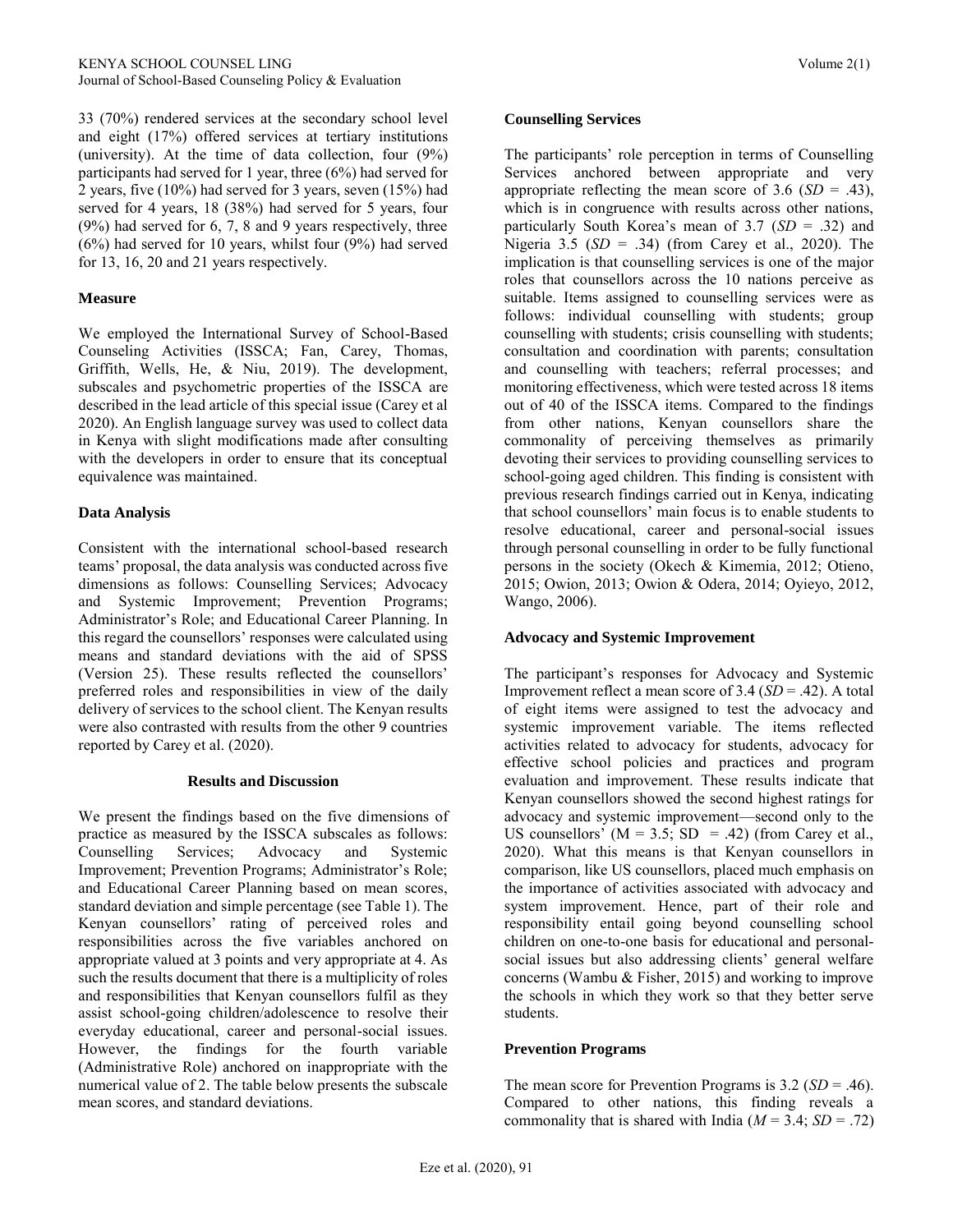Nigeria (*M* = 3.4; *SD* = .54), Turkey (*M* = 3.4; *SD* = .42) and USA  $(M = 3.4; SD = .45)$  (from Carey et al., 2020). Therefore, it can be argued that Kenyan counsellors consider prevention programs to be an important part of the vital services they deliver to the children and adolescents. Prevention Programs items reflected activities related to classroom guidance lessons, parent training and education, teacher training and consultation with administrators to improve educational policies and practices. This finding is in consonant with Wango's (2006) research findings conducted among Kenyan schools stating that counselling is preventive in nature geared towards helping clients to live life to the full.

#### **Administrator Role**

The participants' responses to Administrator's Role present a mean score of 2.1  $(SD = .35)$ . Aptly, this finding indicates that Kenyan counsellors consider the administrator role as less cogent services that they render to school students, particularly when compared to Nigerian counsellors' mean score of  $3.2$  (SD = 50) (from Carey et al., 2020). Basically, the Kenyan counsellors rated Administrator's Role activities as inappropriate and to this effect some of the additional notes from the participants' surveys indicated that they would prefer to opt out of any form of students' discipline unless on the grounds of mentoring. This finding points to the fact that the participants' perceived administrative role as not part of the essential counselling services that they render. In this context, such services as student's discipline including classroom management, leadership in database school improvement initiatives are not part of the essential services the Kenyan counsellors consider important. To the researchers' knowledge there is no previous research in Kenya related to this finding, but hopefully this finding would inspire further research.

#### **Educational and Career Planning**

The results for Educational and Career Planning present a mean score of 3.7 (*SD* = .44). Kenyan counsellors' ratings were similar to counsellors from other nations, particularly Nigeria whose mean score is equally 3.7 (*SD* = .50), (from Carey et al., 2020) indicating that Educational and Career Planning is one of the appropriate services they render to their school clients. This result aligns itself with the Kenyan Ministry of Education expectations of the school-based counsellor, which ought to primarily aid the facilitation of educational development and achievement of pupils/students (Republic of Kenya, 1976). It also reflects the widespread view that career development/planning is a core service rendered by the school counsellor (Gysbers & Henderson, 2012) in order to enable clients make informed decisions regarding the world of work. Accordingly, educational and career planning is presented as one of the core services rendered to school children and adolescents. Educational and Career Planning items reflected activities related to helping students choose courses and a course of study and engagement in groups-based career development.

#### **Limitations and Future Research Directions**

The major limitations in this study result from the small sample and the lack of assurance of the representativeness of the sample. While the results are consistent with previous research in Kenya, this study should be considered as exploratory and should be replicated with a large representative sample to assure reliable data and valid conclusions. The results do suggest that the five dimensional framework based on the international factor analytic study of the ISSCA described in the lead article of this special issue (Carey et al., 2020) provides a useful way to describe a country's mode of school-based counselling practice and to compare and contrast modes of practice across countries. Future single country case studies of school-based counselling practice should use this framework in order to facilitate cross-national comparisons of modes of practice. Relatedly, cross-national comparative studies should use this framework to ensure that the modes of practice between countries are compared on meaningful dimensions related to the work of school-based counsellors.

#### **Conclusion**

The findings of this research indicate that Kenyan counsellors share similarity with counsellors from the nine other nations on four of the dimensions such as Counselling Services, Educational Career Planning, Advocacy Systemic Improvement; Prevention Programs. Kenyan counsellors' perception of the Administrative Role indicates that they perceive administrative activities not being part of the role of a school-based counsellor.

 These findings have contributed to a comparative analysis regarding how counsellors across 10 nations view their roles and responsibilities. In summary, these findings have helped establish a body of literature, which will enable the comparative analysis of how school-based counsellors in different national contexts perceive their roles and responsibilities. Hopefully, this line of research will inform policy makers about the ways that the school-based counselling modes of practice differ across countries and the potential strengths and limitations inherent in these different modes of practice in order to guide the improvement of counselling services in Kenya and across the globe.

#### **Author Note**

Chika Eze, Department of Educational Foundations, Faculty of Education, Veritas University, Abuja, Nigeria; Alice Nzangi, Institute of Youth Studies, Tangaza University College, Nairobi, Kenya; Francis Obaweiki, Department of Counselling Psychology, the Catholic University of Eastern Africa, Nairobi, Kenya. Correspondence concerning this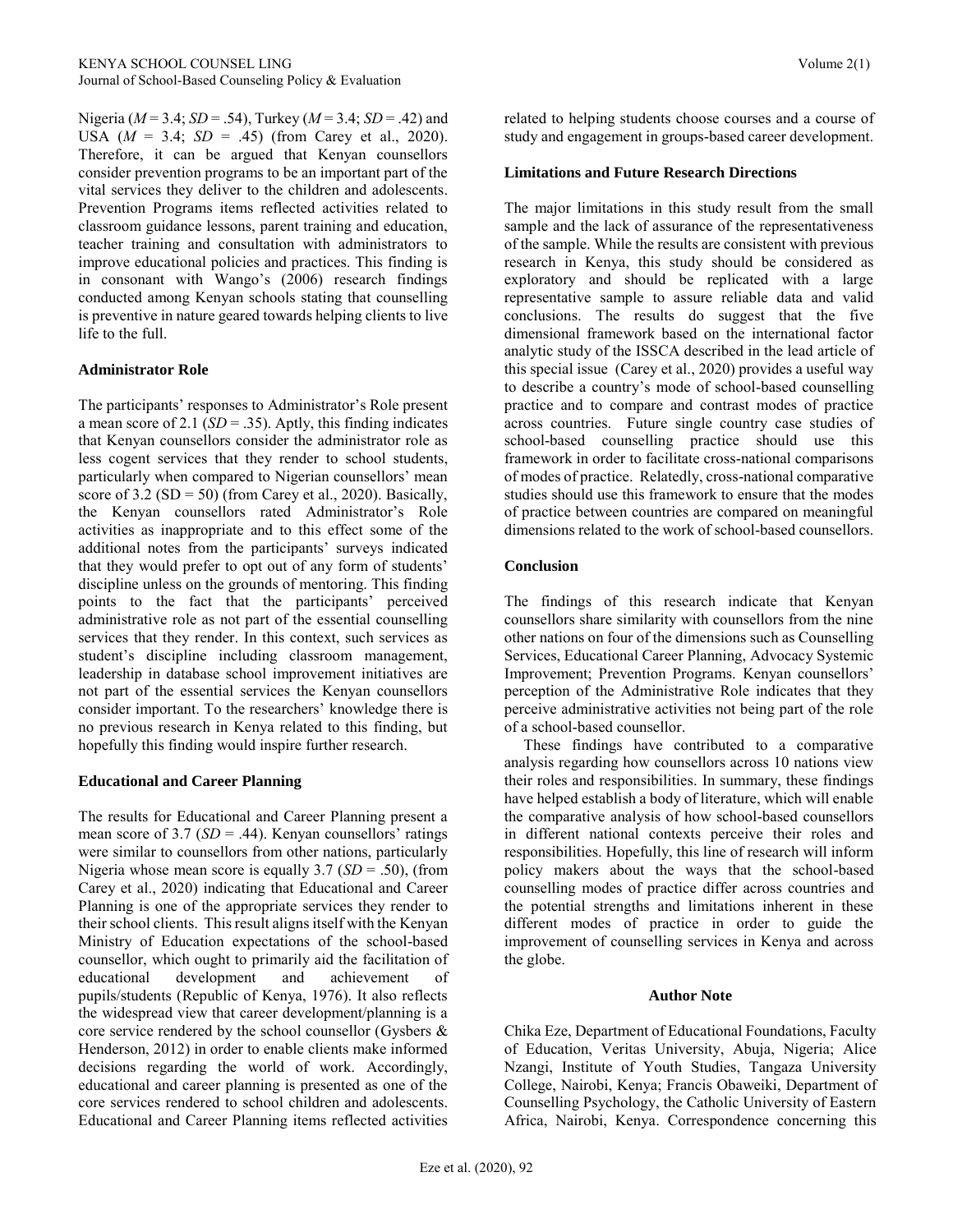article should be addressed to Chika Eze, Department of Educational Foundations, Faculty of Education, Veritas University Abuja, Nigeria. (email: chikashcj@gmail.com).

#### **References**

- Carey, J. C., Fan, K. Y., He, L., & Jin, Y. Y. (2020). Five dimensions of school-based counseling practice: Factor analysis identification using the International Survey of School Counselors' Activities. *Journal of School-based Counseling Policy and Evaluation.*
- Creswell, J. (2011). *Qualitative inquiry and research design*  (3rd ed.). Los Angeles, CA: Sage.
- Fan, K.U., Carey, J.C., Thomas, E., Griffith, C., Wells, C., He, L. & Niu, J. (2019). Development and exploratory factor analysis of the United States version of the *International Survey of School Counselors' Activities*. *International Journal for the Advancement of Counseling*, *41,* 339-360. https://doi.org/10.1007/s104 47-018-9354-y
- Gysbers, N. C., & Henderson, P. (2012). *Developing and managing your school guidance program* (5th ed.). Alexandria, VA: American Counseling Association.
- Harris, B. (2013). *International school-based counselling: A review of school-based counselling internationally*. London: British Association for Counselling & Psychotherapy & Department of Health.
- Lincoln, Y. S., & Guba, E. G. (1985). *Naturalistic inquiry*. Beverly Hills, CA: Sage.
- Martin, I., Lauterbach, A., & Carey, J.C. (2015). The identification of factors affecting the development and practice of school-based counseling in different national contexts: A grounded theory study using a worldwide sample of descriptive journal articles and book chapters. *International Journal for the Advancement of Counseling*, *37*, 305-318. https://doi.org/ 10.1007/s10447-015-9245-4
- Mathiyazhagan, T, & Nandan, D. (2010). Survey research method. *Media Mimansa*, *July-September*, 34-34. Retrieved from:

http://citeseerx.ist.psu.edu/viewdoc/download?doi=10. 1.1.464.5585&rep=rep1&type=pdf

- Ministry of Education and Sports. (2010). About the Department of Guidance and Counselling. *Journal of Guidance & Counselling, 1*, 1–2. .
- Okech, J., & Kimemia, M. (2012). Professional counseling in Kenya: History, current status, and future trends. *Journal of Counseling and Development, 90*, 107–112. https://doi.org/10.1111/j.1556-6676.2012.00015.x
- Otieno, J. (2015). *Are counsellors and psychologists in Kenya operating illegally?* http://www.standardmedia. co.ke/lifestyle/article/2000178792/are-counsellorsand- psychologists-in-kenya-operating-illegally
- Owion, E. A. (2013). An exploration of nature of guidance and counseling services in selected secondary schools in Eldoret municipality, Kenya. *Journal of Emerging Trends in Educational Research and Policy Studies, 5*(1), 65–72.
- Owion, J., & Odera, F. (2014). Guidance and counselling practices by teachers in primary schools in Kisumu west Sub County, Kenya. *International Journal of Academic Research and Reflection, 2*(4), 89–99.
- Oyieyo, D. M. (2012). *Influence of guidance and counselling on students' discipline in public secondary schools in Kabondo Division, Kenya*. (Unpublished Masters' thesis). Kenya: University of Nairobi.
- Republic of Kenya. (1964). *Kenya education commission report part 1*. Nairobi, Kenya: Government Printer.
- Republic of Kenya. (1976). *National development plan, 1979–1983*. Nairobi, Kenya: Government Printer.
- Silverman, D. (2005). *Doing qualitative research* (2nd ed.). Thousand Oaks, CA: Sage Publications Inc.
- Wambu, G. U., & Fisher, T. A. (2015). School guidance and counseling in Kenya Historical development, current status, and future prospects. *Journal of Education and Practice, 6*(11), 93–102.
- Wango, G. M. (2006). *Policy and practice in guidance and counselling in secondary schools in Kenya*. (Unpublished Doctoral dissertation). Birmingham University.